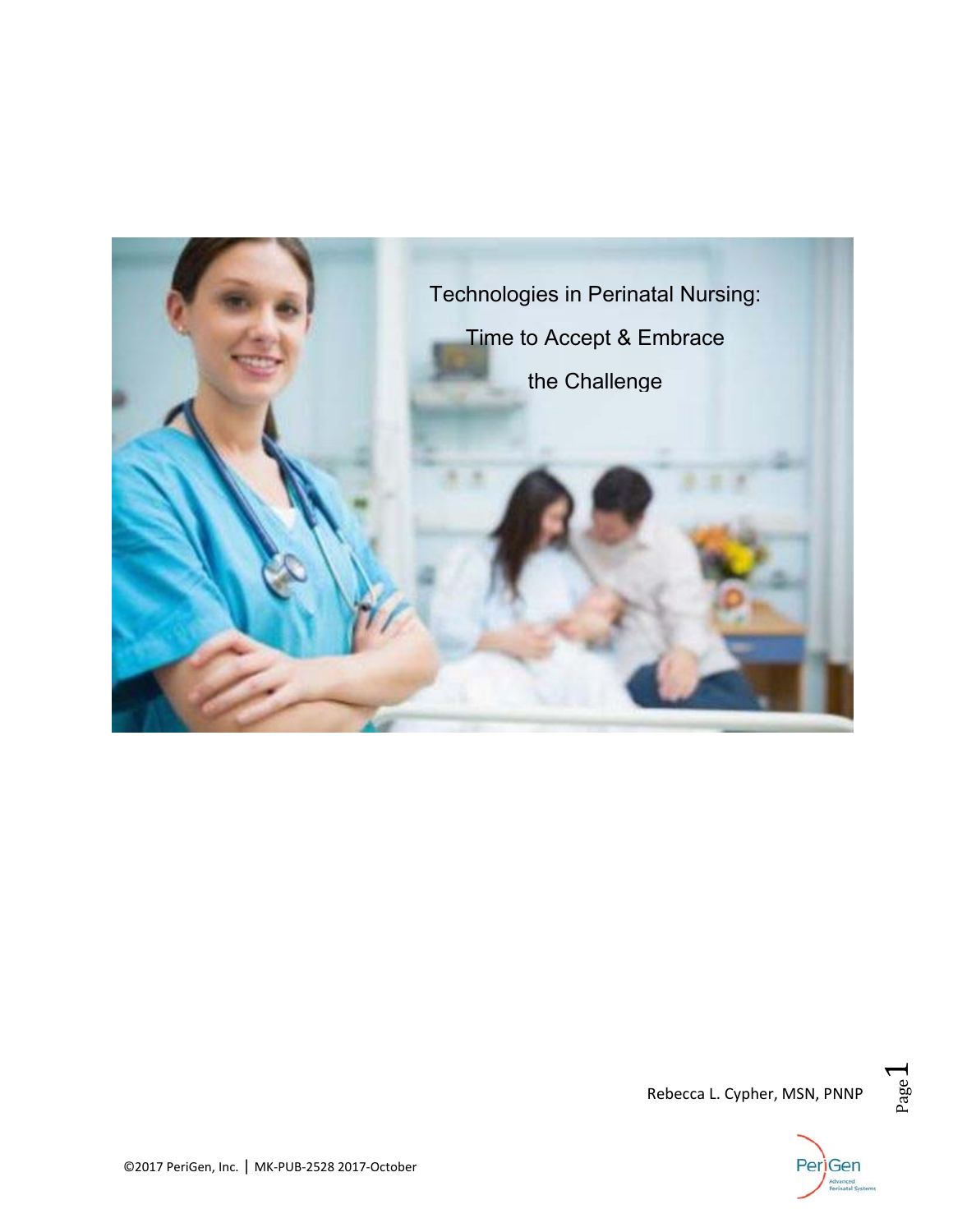Technologies in Perinatal Nursing: Time to Accept and Embrace the Challenge

Rebecca L. Cypher, MSN, PNNP

## **Contents**

### **Abstract:**

The explosion of technology in healthcare has led to the real possibility of providing quality patient care that is safe, efficient and cost-effective. Perinatal nurses working concurrently with health information technology is becoming increasingly important in contemporary obstetrics. Because nurses are considered to be one of the leading providers and coordinators of care, the profession is a pivotal stakeholder in the use of health information technology at the bedside.

## **Introduction**

In every country, climate and culture, women in labor seek assistance from other individuals. $1$ While this fundamental sociological phenomenon is universal, the nature of that assistance varies greatly. Today's perinatal nurses carry immense personal and professional responsibility in meeting childbearing family's healthcare needs. On a regular basis, nurses care for patients and families who have high expectations for optimal maternal and neonatal outcomes. Furthermore, hospitals have great confidence that nurses will provide top quality care. Nurses must keep up to date with evolving evidence‐based practices, meet incredible documentation demands and maintain mastery of complex equipment. Time and human capacity are finite and the only way to meet these rising expectations without reducing quality of care or compromising patient safety is to increase human resources and/or system efficiency.



Page2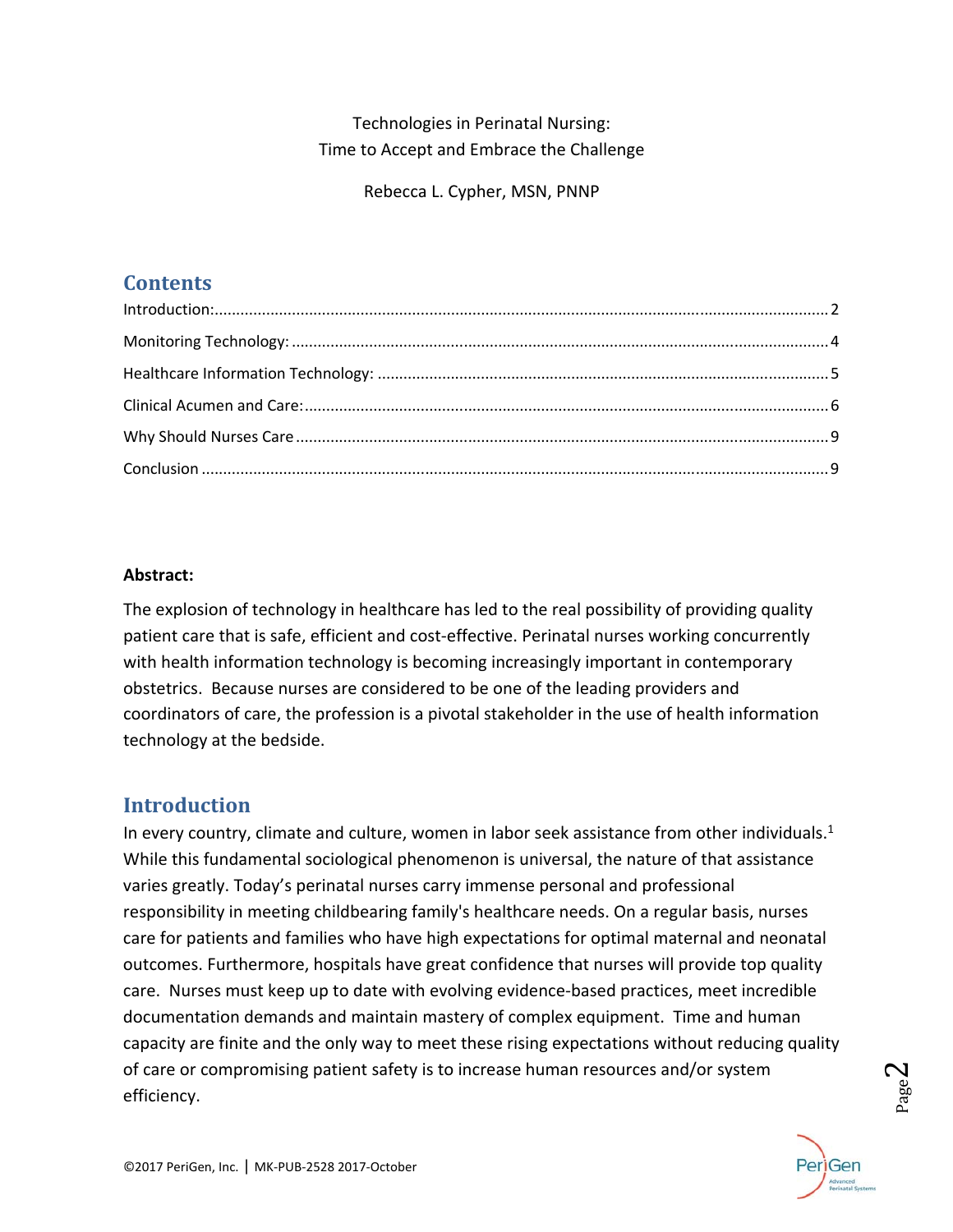In 2010 the Association of Women's Health, Obstetric and Neonatal Nurses (AWHONN) tackled one aspect of human resources by revising and publishing registered nurse staffing guidelines on desirable nurse to patient ratios.  $2$  Originally published in 1983, these much needed revisions came as a result of clinical changes that have occurred over thirty years. The patient population has become more complicated with conditions such as hypertension, diabetes, and obesity. Use of high alert medications including oxytocin and magnesium sulfate has escalated. More complex technology such as newer generations of fetal monitoring equipment require more technical expertise to operate. Management plans involve more bedside interventions. These staffing guidelines had a profound effect on increasing staffing levels. However, with current nurse staffing challenges and finite hospital financial resources, the recommended nurse to patient ratios are often difficult to maintain. Humans have a long history of inventing tools to survive and achieve goals more efficiently.<sup>1</sup> Some tools survive the test of time and evolve while others are abandoned. Healthcare is no different. Monitoring devices and healthcare information technologies (HIT) are key tools used in modern healthcare and time will tell how well they advance as healthcare changes.

Perinatal nursing is just one example of where HIT has had a significant influence on integrating technology with a nursing process framework.<sup>3</sup> Monitoring technology, information technology and clinical acumen can be thought of as an interdependent hierarchy. (See Figure 1). For example, at the most basic level, electronic fetal monitor (EFM) sensors measure fetal heart rates (FHR) and uterine activity. At an intermediate level, HIT consolidates and analyzes the monitoring data for clinicians. At the highest level, nurses decide what the data means, what is likely to happen next and implement the most beneficial interventions. Each level depends, in part, upon the former. Historically, nurses did everything including auscultating FHRs with a fetoscope, palpating uterine activity, recording data in a paper record, and made FHR decisions based on what could be heard and recorded. Now EFM and software accomplish several of these tasks. For some nurses, these new technologies evoked insecurity, a feeling that professional value and roles would be diminished. For others, new technology provided a release from endless listening, counting and transcribing and consequently freeing time to focus on clinical judgment and hands on patient care. In fact, while fetal monitors did reduce the counting tasks they also elevated the expectation for medical reasoning or tracing interpretation.



p<sub>age</sub>3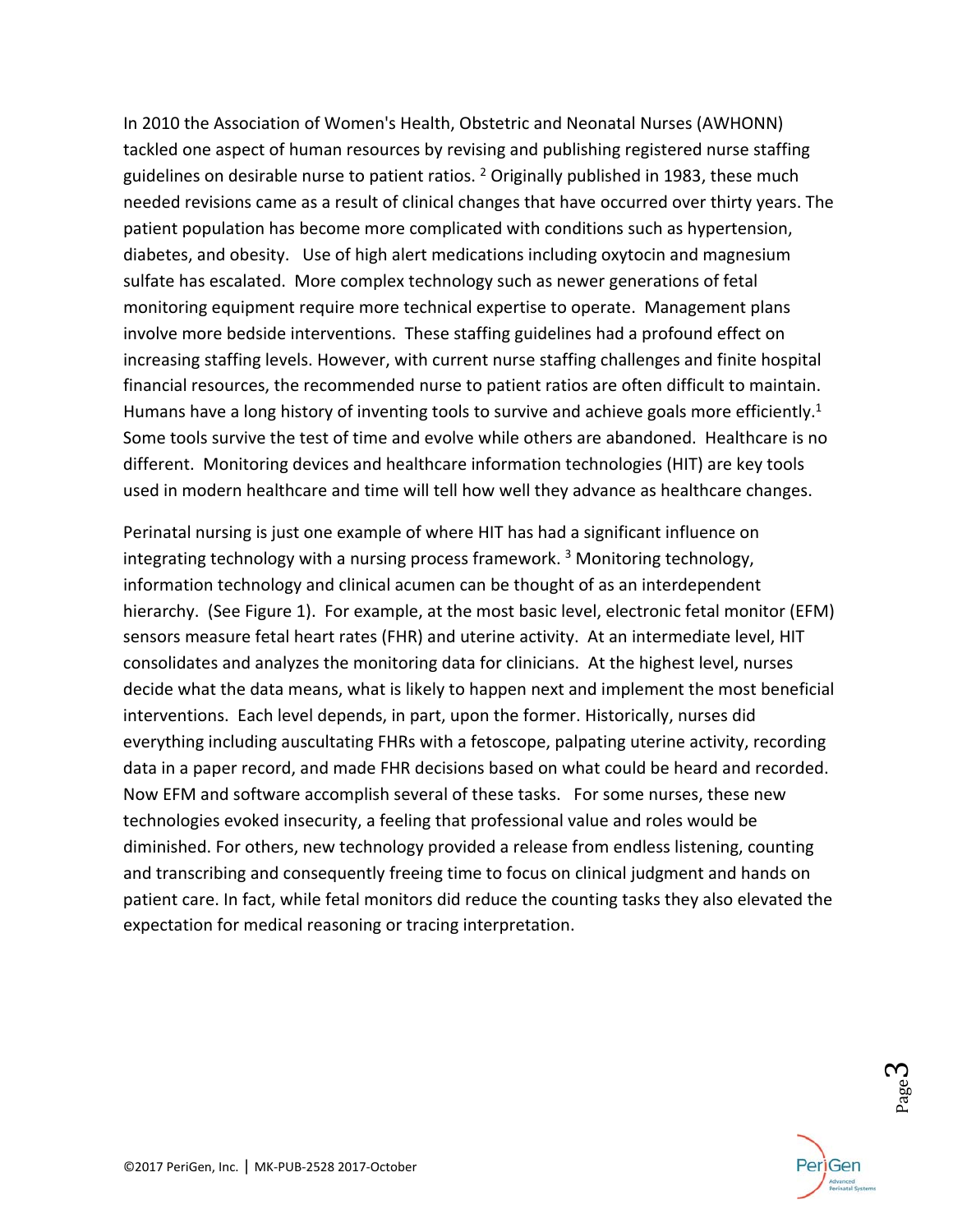#### Figure 1. Three interrelated aspects of clinical care



The purpose of this document is to broadly outline the evolution in each of the three levels of data collection via monitors, interpretation and clinical intervention. In addition, we will discuss relative strengths and weakness of clinicians and HIT in the context of modern perinatal care and how they complement each other.

Clarity on this subject is important to:

1. Emphasize that clinical acumen for diagnostic and therapeutic decisions and compassionate care is paramount

- 2. Determine where and why technology can be a help or a hindrance for nurses
- 3. Provide guidance for designers of new technology to meet a nurse's greatest clinical needs

## **Monitoring Technology**

By 2004, 89% of births in the United States were monitored electronically. 4 In view of the high and stable rate of electronic monitoring *Vital Statistics* ceased reporting EFM utilization rates in annual birth‐related reports. Monitoring sensors and signal processing have evolved to



 $P_{\rm age}$ 4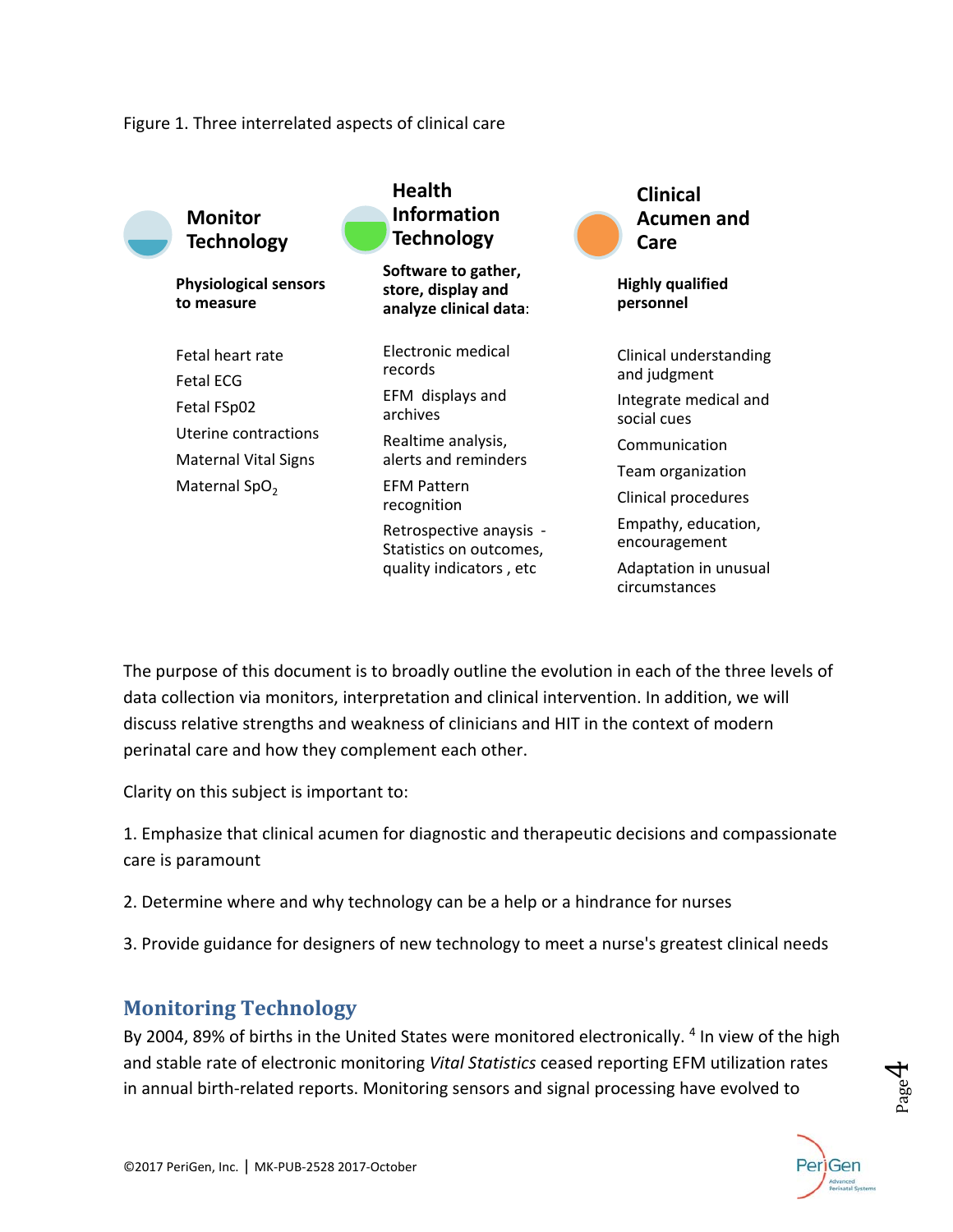provide excellent measurement of FHR, uterine activity and maternal vital signs. <sup>5</sup> Fetal monitors can indicate signal coincidence when two sources of heart rate measurement are the same. On the other hand, monitoring faces new physical challenges. Obesity impedes monitoring by Doppler ultrasound based external sensor technology.

Given the imprecise relationship between FHR and fetal brain oxygenation or acid‐ base status, a considerable effort has been devoted to finding other physiological measures that would be more discriminating. Unfortunately, prospective clinical trials show no clinical benefit in using EFM with additional sensors that measure fetal oxygen saturation or fetal ST segments of the fetal ECG compared to using EFM alone.  $6,7$  Thus, for the near future, the obstetrical world remains dependent upon standard EFM.

## **Healthcare Information Technology**

HIT has evolved considerably in contrast, to the relative stagnation of the monitoring devices. Early electronic medical records allowed clinicians to collect, display and store information in a legible fashion, but at considerable inefficiency. Data entry was often arduous, time‐ consuming and error ‐prone. "Cut and paste" shortcuts led to nonsense entries with costly legal repercussions. Lack of interoperability wasted time with redundant documentation.

Perinatal nurses have played an important role in this evolution. Working alongside HIT experts, nurses have been vital members of multidisciplinary teams in which integrating, implementing, and maintaining fetal surveillance technologies with clinical practice has become a priority in patient centered care and safety. This is especially apparent in organizations that promote high reliability units.

There has been considerable industry consolidation on a few types of hospital‐wide electronic medical records boosting interoperability. IT networks, smartphones and cloud‐based computing give nurses unprecedented and speedy access to information and human expertise. The computational power and reliability of basic computers and networks means very complex analytical methods can be available in real-time at the bedside. <sup>8, 9</sup> Computerized analyses can now be applied to EFM tracings or evaluate labor progression to bring consistent interpretation, reducing clinical variation.

Psychological testing has underlined the importance of simplicity and clarity of information displayed on computer screens. Overcrowded or confusing displays can lead to medical error. Better graphical designs mean critical information is consolidated for efficient review by clinicians. High rates of false alarms lead to frustration and disregard of the device. Truly discriminating alerts based on better evidence‐based algorithms alleviate this alarm fatigue.



**L**<br>Page <sup>1</sup>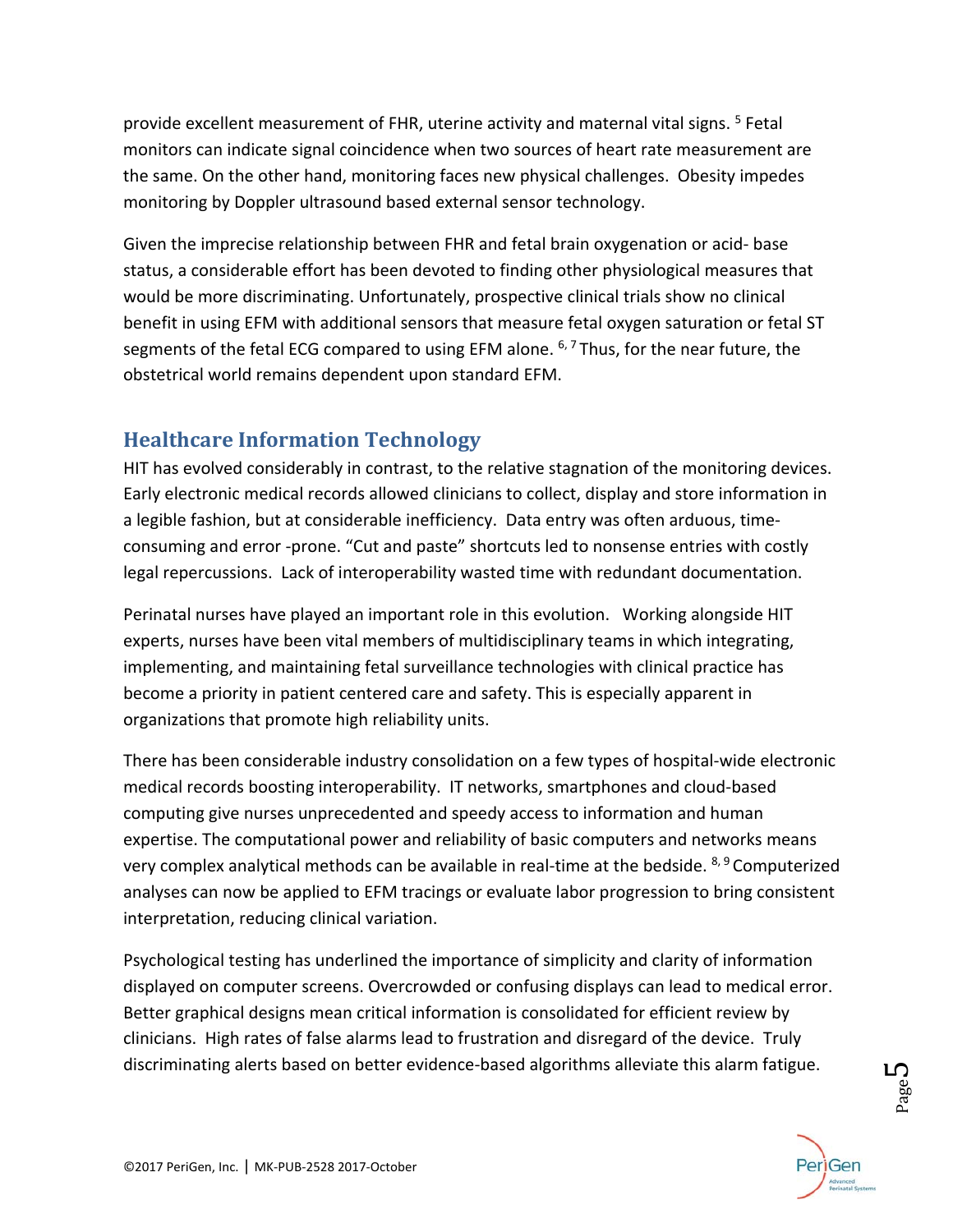# **Clinical Acumen and Care**

While the fundamental technology in standard fetal monitoring equipment has changed little in recent decades, clinical behavior in response to FHR monitoring *has changed considerably*. Clearly defined nomenclature,  $10, 11$  standardized clinical guidelines,  $12-16$  and structured communication techniques are now part of obstetric care. Moreover, published nursing position statements and other resources have highlighted that skilled clinicians are essential to ensure maternal and fetal well‐being when fetal monitoring is utilized. Additional publications focus on HIT's vital healthcare role in terms of enhancing opportunities for reducing error in perinatal settings. 3, 11, 17, 18

There is increased awareness that environmental and human factors can impair clinical judgment resulting in delayed intervention and birth-related injury. To address some of these issues healthcare professionals have:

 Legislation that limits working hours Updated recommendations on nurse‐patient ratios Stricter and more frequent credentialing Chain of command procedures In‐house coverage rather than on‐call at home

Despite these measures, assessing a clinical situation is still challenging. Nurses must often project what will happen in the future. Furthermore, these same nurses prefer to avoid allowing patients to deteriorate to a suboptimal status because, once changes have occurred, safe recovery may be impossible. To make decisions, the clinical mind must focus on what is important and disregard the irrelevant. The human brain is vulnerable to well described biases in this task.

Recent "vivid" experiences affect individual's perception of risk. The psychological phenomenon of "Tunnel Vision" refers to a tendency to perceive and confirm only the information that aligns with a particular viewpoint and discard contradicting information.  $19$ Variations of this phenomenon include "Wishful thinking." For example, a belief that a patient will deliver soon or not deteriorate on a shift can lead to poor FHR tracing assessments which is inconsistent under the best of conditions. Occasionally, humans get tired, distracted, have memory lapses, take risky shortcuts, or get diverted by competing interests. Furthermore, inadequate training or clinical experience can compound problems at the bedside. The objective, unbiased, statistical methods offered by HIT can counter these types of human bias,



**D**aged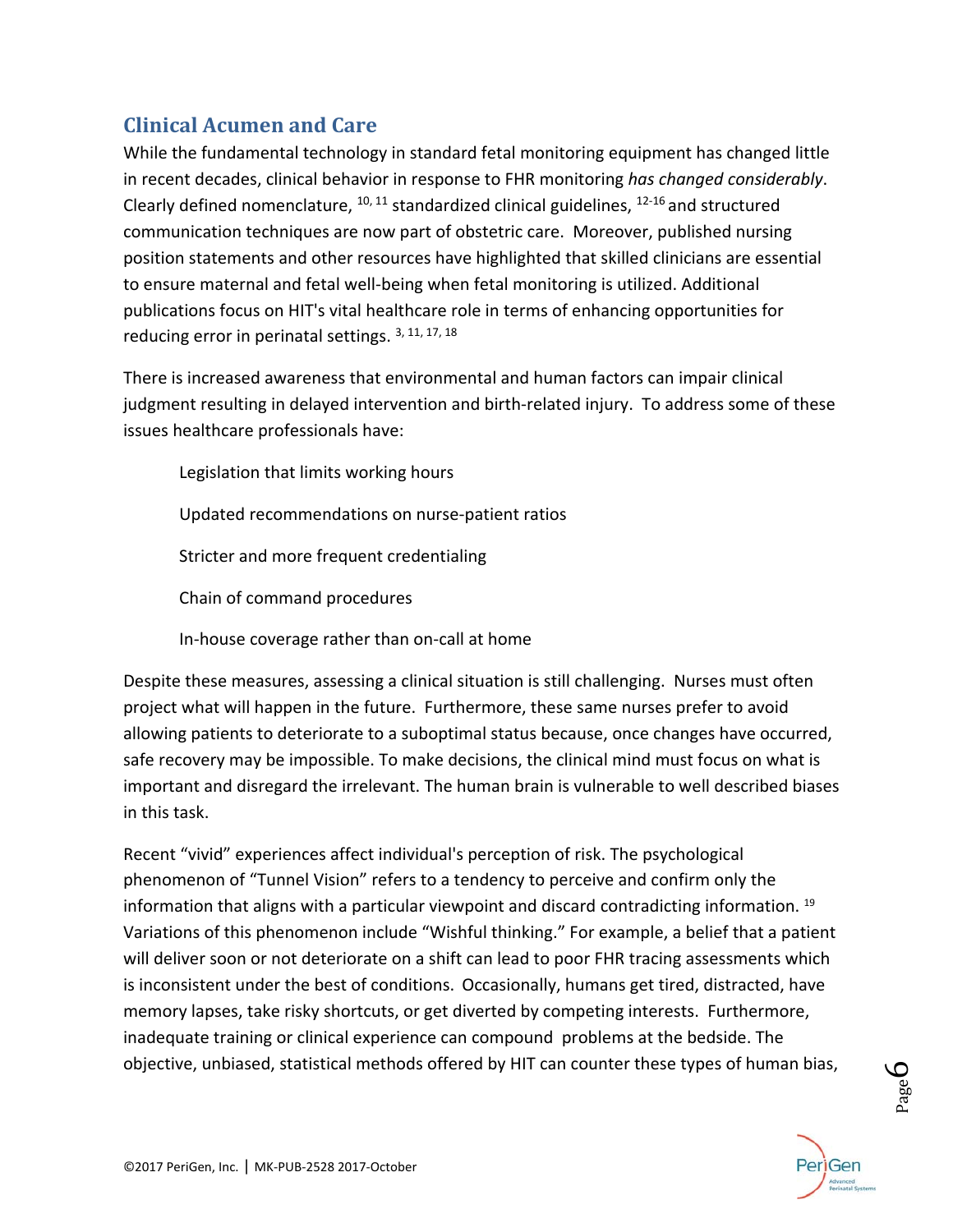reduce information overload and assist novice and seasoned nurses to make more confident decisions. 20, 21, 22

Another attractive HIT feature for perinatal leaders is the ability to collect and organize outcome and performance data such as the number of cesarean births or elective inductions. Instead of hand counting data from multiple sources, which takes up valuable nursing time and resources, HIT can collect this data and provide written reports on a regular basis. Performance can be compared over time, to other unit level quality improvement goals or datasets of core measure such as those established by the Joint Commission and the National Perinatal Information Center. Policies and procedures can then be further refined based on benchmarked data in order to provide safer care to patients. <sup>18, 23</sup>

The divisions between fetal monitoring technologies, technologies in healthcare information and modern nursing care have been become increasingly blurred. Monitors contain software. Systems in HIT employ clinical algorithms. Clinical algorithms are often based on research using huge datasets derived from HIT systems. Clinicians make decisions on monitoring data and research findings. A brief comparison of strengths and weakness related to computer and human faculties is outlined in Figure 2. Both are fallible but each one has strengths in specific areas. The strengths of one counter weaknesses of the others. Computers crunch numbers well. Let the computers apply that capacity to analyze, organize and display critical information without bias so that nurses can be empowered to use technology and focus on higher order clinical reasoning, collaborative dialogue with colleagues and compassionate quality care. Surely valuable nursing time should not be consumed by the repetitive, manual labor of measuring, counting and calculating. On the other hand, nurses are essential to seek out and integrate information from additional sources, see exceptions to the general rule, cue in to unspoken patient fears, and even make do with missing data. Nurses communicate, reason, educate, encourage and empathize with patients and families. The profession makes a profound difference as hands‐on patient contact, visual interpretation at the bedside and having an underlying basic foundation in obstetric care is absolutely necessary to validate HIT information. The perception that technology will take over nursing responsibilities, such as FHR interpretation, leaving all data to be interpreted, documented and managed by artificial intelligence is not only incorrect but illogical. However, given what is known about human error, surely one could not advocate for one approach without the other i.e. nurses without equipment or equipment without nurses.



Page<sup>7</sup>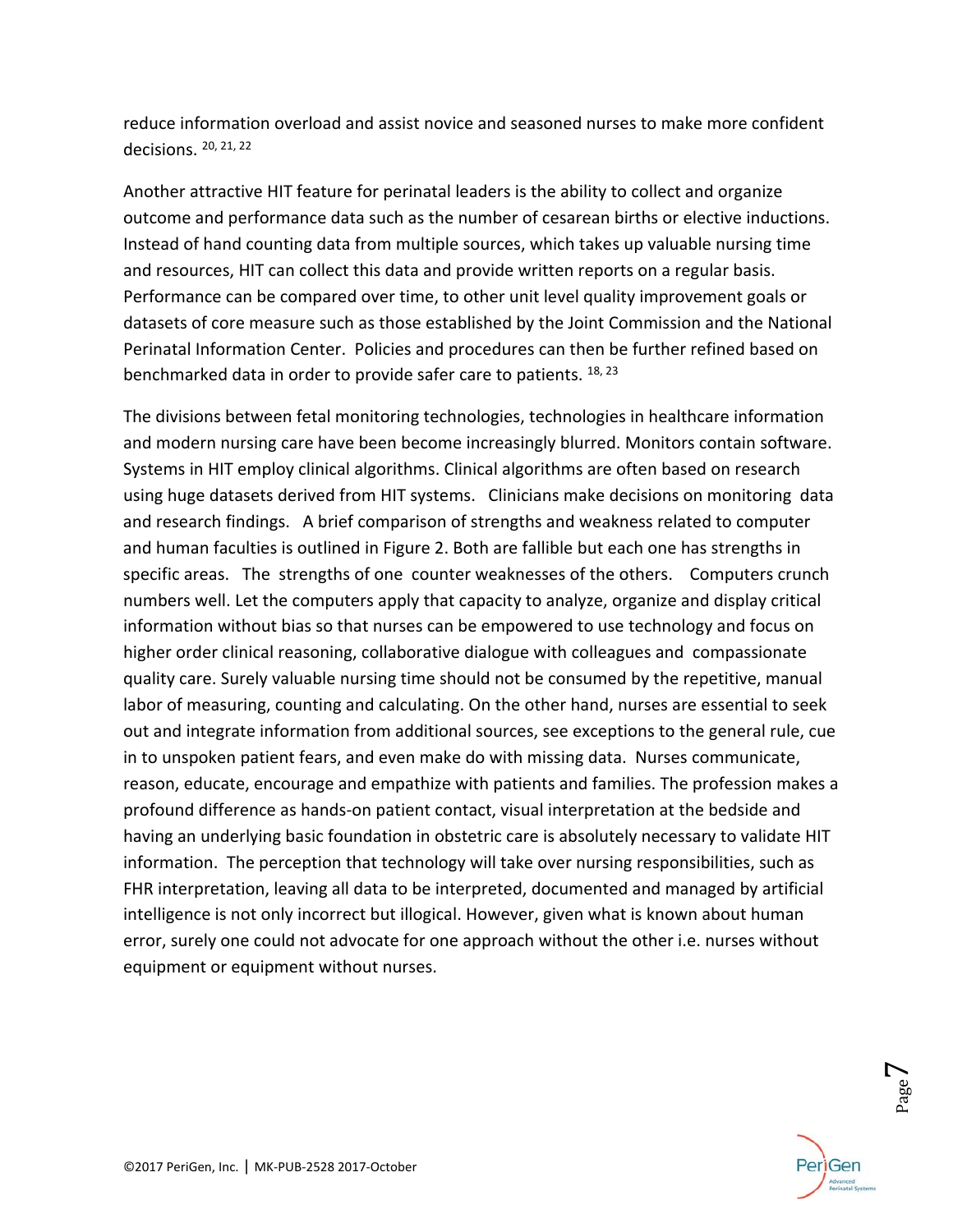#### Figure 2. Complementary Strength and weaknesses



Complementary Strengths and Weaknesses

As HIT related to antepartum and intrapartum fetal surveillance techniques evolve, the profession is often concerned with how to integrate them without challenging or devaluing the role of nursing. This is where an understanding of HIT strengths is important so that they can insist on HIT functionality that is truly helpful allowing nurses to have more time with patients. Perinatal nurses must continue to be involved in the design of state‐of‐the art systems at the bedside that optimize time for hands‐on patient care and streamlined workflow and patient safety. <sup>18, 24</sup> Additionally, nurses play an important role in collaboratively developing and utilizing a variety of quality improvement and risk reductions strategies with the aid of HIT to improve patient care, reduce adverse perinatal and neonatal outcomes (e.g. emergent cesarean section or neonatal intensive care unit admission) and potentially reduce liability. 13,25‐28 These include but are not limited to

 Developing clear fetal monitoring guidelines that include multidisciplinary protocols for interpretation, intervention, and documentation

 Educating nurses, residents, nurse midwives, and physicians on fundamentals of fetal monitoring using standardized fetal monitoring nomenclature

 Applying HIT to patient care by using high quality up to date decision aids, bundles and toolkits

 Implementing peer reviewed evidence based information, such as clinical protocols, checklists (i.e. oxytocin), and guidelines in a high reliability organization to reduce clinician practice variation



**Baged**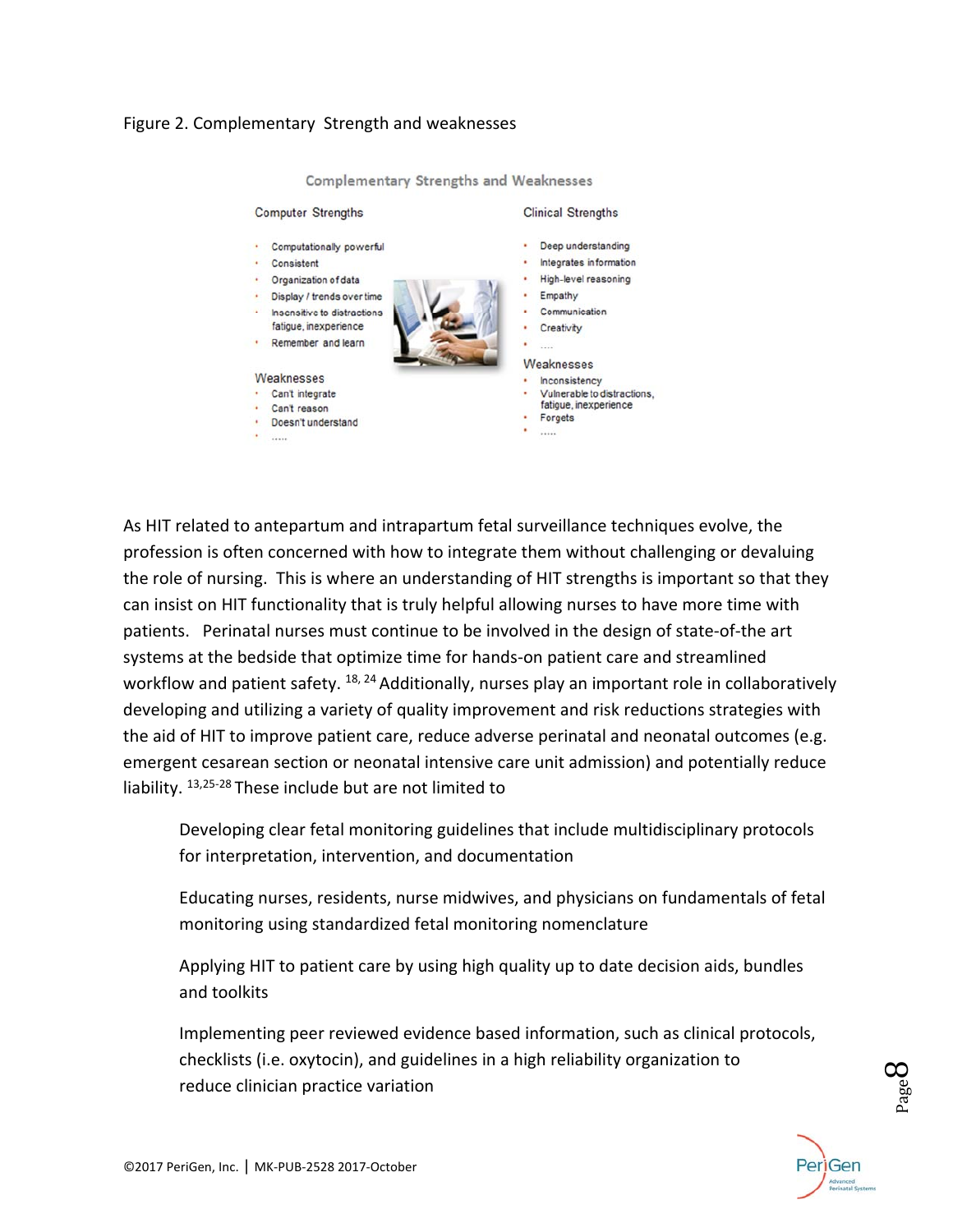# **Why Should Nurses Care**

Between 2008‐2012, there were 2.8 million registered nurses (including advanced practice nurses) in the United States workforce making nursing one of the largest health‐related professional groups.  $24, 29, 30$  According to Gallup polls, these professionals are regarded by the public as the most trusted in the United States. Nursing is a caring profession that requires licensure, knowledge and clinical skill. Nursing demonstrates the best side of humanity. Well‐ designed HIT augments nursing capacity. Nurses must be clear in thinking and understanding the relative strengths and limitations of all parties in order to direct the evolution of these technologies. In turn, nurses can harness these technologies to support the mission of providing high quality patient care that is evidence‐based, individualized, efficient and safe.

Government agencies expect a 21% increase in demand for nurses nationwide by 2025 though considerable variation of supply and demand at the state level is anticipated. Nursing employment will continue to be affected by factors including population growth, a shift in demographics as the median age increases, economic conditions, employment and retirement of nursing personnel and changes in health care reimbursement. Workforce projection models demonstrate that the rapidly changing health care delivery system, which includes HIT, is shifting how patient care is delivered and the specific role the nursing workforce plays in these changes. 31

Perinatal nurses are using technology in conjunction with clinical knowledge that has been accumulated through hands on experience and education. This combination assists in improving care and facilitates multidisciplinary communication. Technology allows nurses to ask the right questions at the right time, perform streamlined nursing assessments, accurately determine a correct diagnosis from a multidisciplinary approach, and perform appropriate tasks and intervention on the front and back end of decision-making processes.  $32$ 

## **Conclusion**

In this modern era, technology is commonplace whether it's embedded in households, communication methods, modes of transportation or healthcare. In these areas technology continues to be created, refined and updated on a regular basis. Advances in technology, whether it's a new cellular phone model or component of medical equipment, are requisite in order to provide and improve efficiency, convenience, accessibility and safety. As nurses provide day to day quality patient care in the perinatal setting, technology will continue to influence many facets of the nursing process framework. In today's healthcare environment, few perinatal nurses can envision delivering patient care without assistance from some form of technology, whether that technology be an automatic blood pressure machine or fetal



p<sub>age</sub>9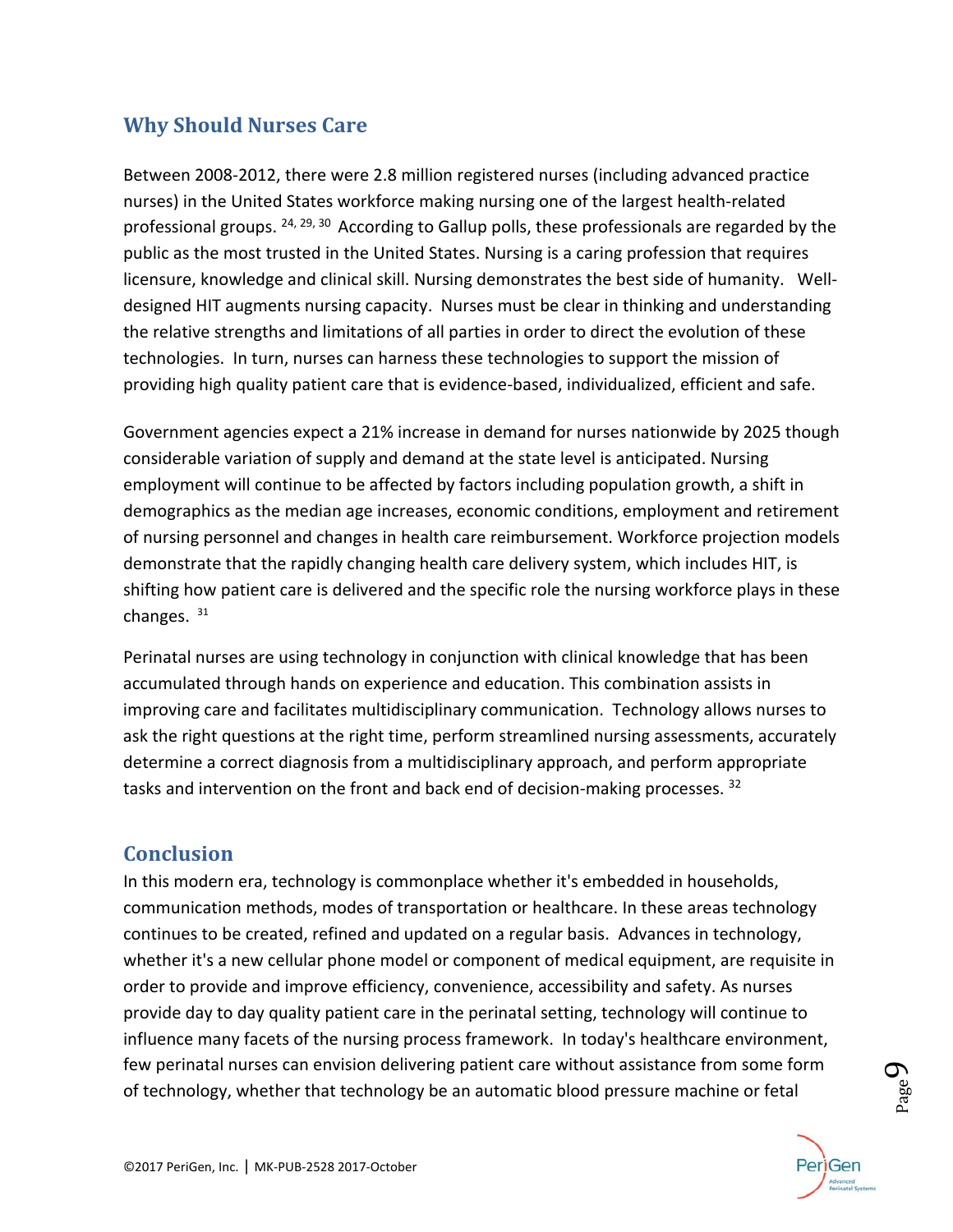surveillance with an electronic fetal monitor. Nursing is what we as individuals do best and nurses working in conjunction with HIT is clearly an investment in optimizing efficiency, perinatal outcomes and patient safety. Throughout time women in labor have sought assistance from others with experience and skills. Clearly nurses will continue to fill that essential role backed by increasingly complex technology as HIT evolves.

### **References**

1. Rosenberg K, Trevathan W. Birth, obstetrics and human evolution. *BJOG*. 2002 Nov;109:1199‐206

2. Association of Women's Health, Obstetric and Neonatal Nurses. Guidelines for professional registered nursing staffing for perinatal units. 2010. Washington, DC: AWHONN.

3. McCartney PR. Using technology to promote perinatal patient safety. *JOGNN*. 2006;35:424‐ 31.

4. Chen HY, Chauhan SP, Ananth CV, Vintzileos AM, Abuhamad AZ. Electronic fetal heart rate monitoring and its relationship to neonatal and infant mortality in the United States. *Am J Obstet Gynecol*. 2011;204:491‐e1.

5. Ayres-de-Campos D, Nogueira-Reis Z. Technical characteristics of current cardiotocographic monitors. *Best Pract Res Clin Obstet Gynaecol*. 2016;30:22‐32.

6. Garite TJ, Dildy GA, McNamara H, Nageotte MP, Boehm FH, Dellinger EH, Knuppel RA, Porreco RP, Miller HS, Sunderji S, Varner MW, Swedlow DB. A multicenter controlled trial of fetal pulse oximetry in the intrapartum management of nonreassuring fetal heart rate patterns. *Am J Obstet Gynecol*. 2000;183:1049‐58

7. Belfort MA, Saade GR, Thom E, Blackwell SC, Reddy UM, Thorp JM Jr, Tita AT, Miller RS, Peaceman AM, McKenna DS, Chien EK, Rouse DJ, Gibbs RS, El‐Sayed YY, Sorokin Y, Caritis SN, VanDorsten JP; Eunice Kennedy Shriver National Institute of Child Health and Human Development Maternal–Fetal Medicine Units Network. A Randomized Trial of Intrapartum Fetal ECG ST‐Segment Analysis*. N Engl J Med*. 2015 Aug 13;373:632‐41

8. Nunes I, Ayres‐de‐Campos D. Computer analysis of foetal monitoring signals. *Best Pract Res Clin Obstet Gynaecol*. 2016;30:68‐78.

9. Weiner S. Independent validation of a fetal heart rate pattern recognition software. *Am J Obstet Gynecol*. 2013;1:S316‐7.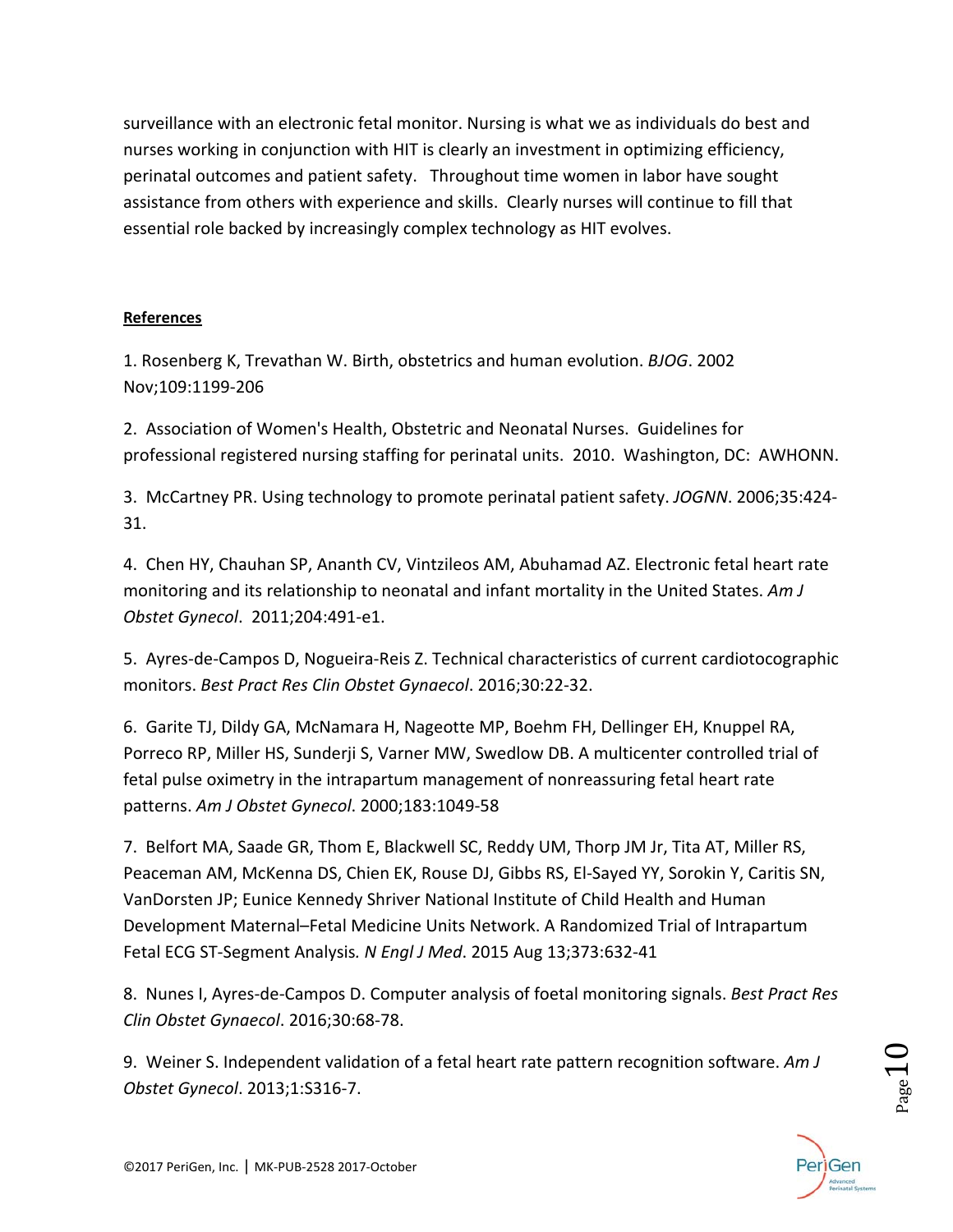10. Macones GA, Hankins GDV, Spong CY, Hauth J, Moore T. The 2008 National Institute of Child Health and Human Development Workshop Report on Electronic Fetal Monitoring. Update on Definitions, Interpretation, and Research Guidelines. *Obstet Gynecol.* 2008; 112:661‐6.

11. Association of Women's Health, Obstetrics and Neonatal Nurses. Fetal heart monitoring: position statement. *J Obstet Gynecol Neonatal Nurs*. 2015;44(5):683‐686.

12. American College of Obstetricians and Gynecologists. Intrapartum Fetal Heart Rate Monitoring: Nomenclature, Interpretation, and General Management Principles. *Obstet Gynecol*. 2009;114:192‐202.

13. Clark SL, Meyers JA, Frye DK, Perlin JA. Patient safety in obstetrics–the Hospital Corporation of America experience. *Am J Obstet Gynecol*. 2011;204:283‐7.

14. Liston R, Sawchuck D, Young D. Society of Obstetrics and Gynaecologists of Canada, British Columbia Perinatal Health Program. Fetal health surveillance: antepartum and intrapartum consensus guideline. *J Obstet Gynaecol Can* 2007;29 supplS3‐56.

15. Parer JT, Ikeda T. A framework for standardized management of intrapartum fetal heart rate patterns. *Am J Obstet Gynecol*. 2007;197:26.e1‐6.

16. Royal College of Obstetricians and Gynecologists Clinical Effectiveness Support Unit. The Use of Electronic Fetal Monitoring. Evidence‐based Clinical Guideline No. 8. RCOG Press 2001.

17. Association of Women's Health, Obstetrics and Neonatal Nurses. Health information technology for the perinatal setting: position statement. *J Obstet Gynecol Neonatal Nurs*. 2011;40(3):383‐385.

18. McCartney P, Barnes J. Perinatal nursing informatics guide for clinical health information technology. 2012. Washington, DC: AWHONN.

19. Parer JT, Hamilton EF. Comparison of 5 experts and computer analysis in rule-based fetal heart rate interpretation. *Am J Obstet Gynecol*. 2010;203(5):451‐e1‐7.

20. Chauhan SP, Klauser CK, Woodring TC, Sanderson M, Magann EF, Morrison JC. Intrapartum nonreassuring fetal heart rate tracing and prediction of adverse outcomes: Interobserver variability. *Am J Obstet Gynecol* 2008;199:623.e1‐623.e5.

 $_{\rm Page}11$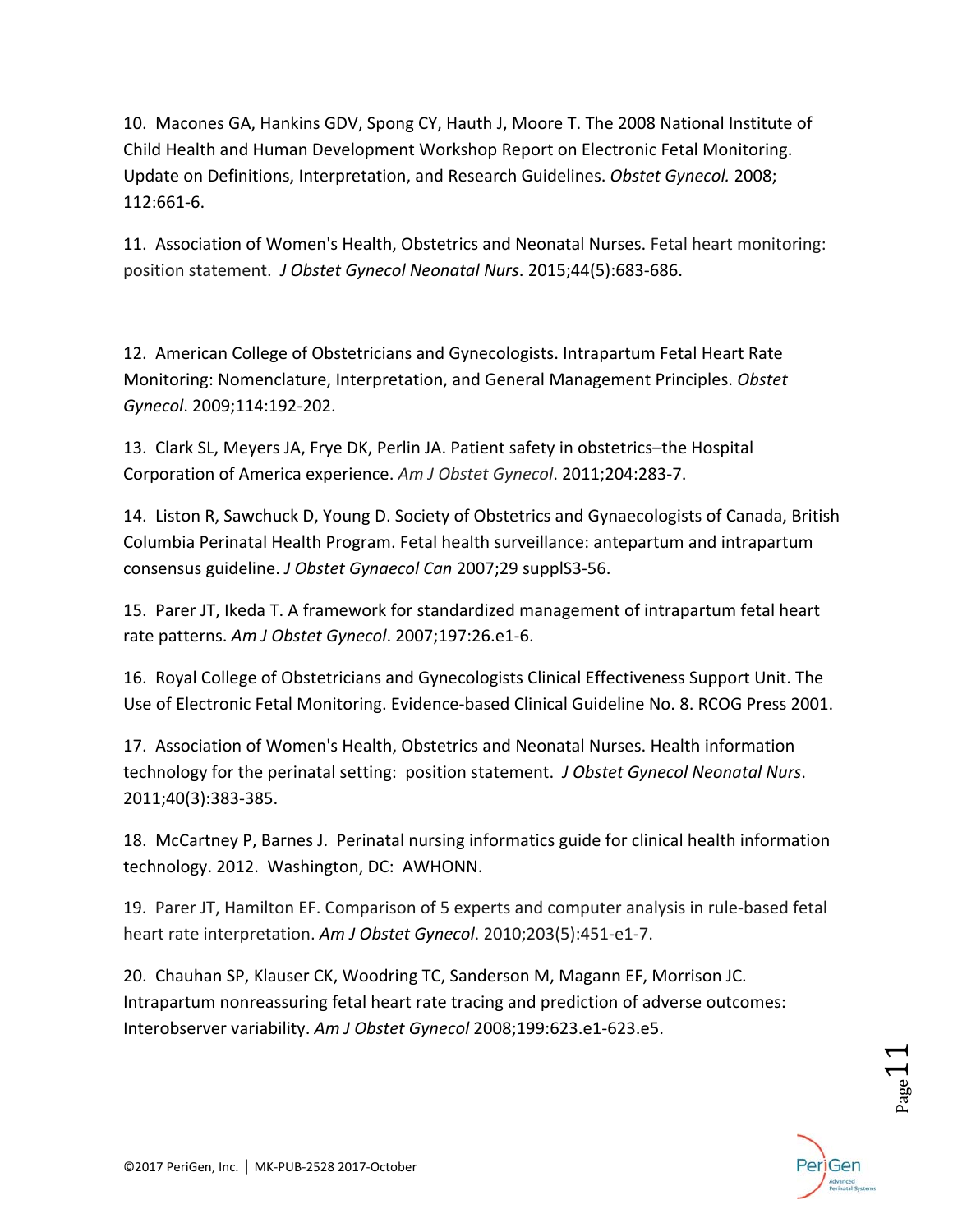21. Wolfberg AJ, Derosier DJ, Roberts T, Syed Z, Clifford GD, Acker D, Plessis AD. A comparison of subjective and mathematical estimations of fetal heart rate variability. *J Matern Fetal Neonatal Med*. 2008;21(2):101‐4.

22. Blackwell SC, Grobman WA, Antoniewicz L, Hutchinson M, Gyamfi Bannerman C. Interobserver and intraobserver reliability of the NICHD 3‐Tier Fetal Heart Rate Interpretation System. *Am J Obstet Gynecol*. 2011 Oct;205(4):378.e1‐5.

23. Smith S, Bunting K, Hamilton E. Using intelligent electronic fetal monitoring software to reduce iatrogenic complications of childbirth: a case study. *J Healthc Inf Manag*. 2014;28:28‐ 34.

24. Elgin KH, Bergero C. Technology and the bedside nurse: an exploration and review of implications for practice. *Nurs Clin North Am.* 2015;50(2):227‐39.

25. Joint Commission. Sentinel event alert: Preventing infant death and injury during delivery. The Joint Commission. 2004 Jul 21(30).

26. Sakala C, Yang YT, Corry MP. Maternity care and liability: most promising policy strategies for improvement. *Women's Health Issues*. 2013;23:e25‐37.

27. Dugas M, Shorten A, Dubé E, Wassef M, Bujold E, Chaillet N. Decision aid tools to support women's decision making in pregnancy and birth: a systematic review and meta‐analysis. *Soc Sci Med.* 2012;74:1968‐78.

28. Say R, Robson S, Thomson R. Helping pregnant women make better decisions: a systematic review of the benefits of patient decision aids in obstetrics. *BMJ open*. 2011;1:e000261.

29. The U.S. Nursing Workforce: Trends in Supply and Education.

http://bhpr.hrsa.gov/healthworkforce/reports/nursingworkforce/nursingworkforcefullreport. pdf. Published April 2013. Accessed on January 18, 2016.

30. Facts about the nursing workforce.

http://www.rwjf.org/en/library/research/2010/07/facts‐about‐the‐nursing‐workforce.html. Published July 27, 2010. Accessed on January 18, 2016.

31. U.S. Department of Health and Human Services, Health Resources and Services Administration, National Center for Health Workforce Analysis. The Future of the Nursing Workforce: National‐ and State‐Level Projections, 2012‐2025. Rockville, Maryland, 2014.